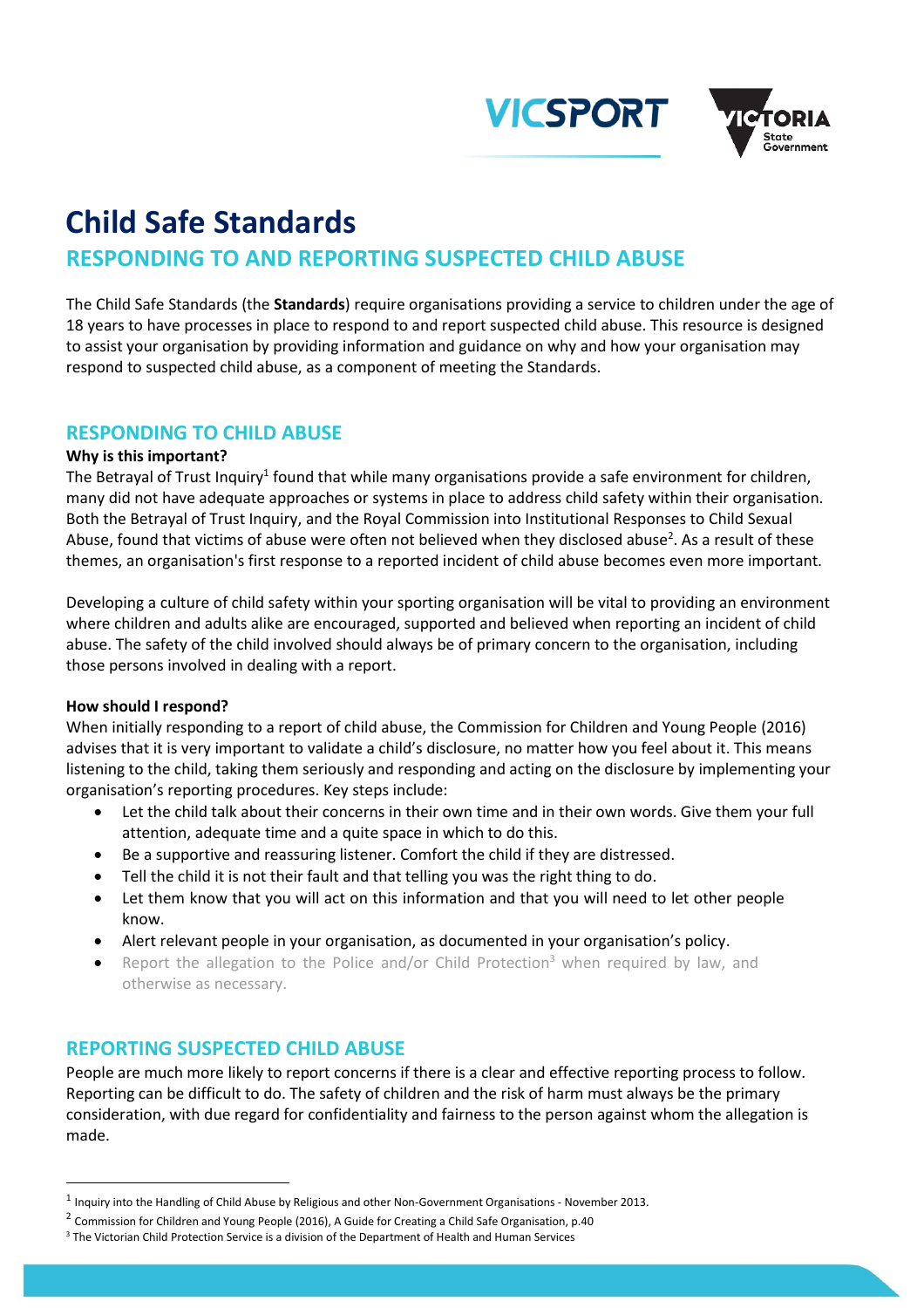Organisations have a responsibility to encourage staff, volunteers and children to speak up when they are uncomfortable or concerned. When there is a well-publicised reporting process that staff and volunteers are trained to use, it is more likely that people will raise relevant and important issues about child safety. This process will also encourage people to give helpful and important information that reduces the risk of all forms of harm to children, staff and volunteers.

#### **What should be reported**

Concerns about the safety and wellbeing of children can range from an uncomfortable feeling through to a direct observation or a disclosure by a child. People are encouraged to speak to someone and be proactive rather than wait until it is too late. Staff and volunteers need to be aware of their duty of care to children and of their individual legal responsibilities.

Examples of child safety concerns may include, but are not limited to:

- Concerns about a physical environment that may pose a risk to children (this includes health and hygiene issues).
- Inappropriate or special relationships developing between staff or volunteers and children.
- Inadequate staff–child supervision ratios.
- Breaches of the organisation's code of conduct, particularly if they are persistent.
- Feelings of discomfort about interactions between a staff member or volunteer and a child.
- Suspicions or beliefs that children are at risk of harm.
- Observations of concerning changes in behaviour.
- Children's disclosures of abuse or harm, which must be reported to Child Protection or the Police.

# **LEGISLATIVE REQUIREMENTS**

#### **Who can report?**

Anyone can make a report if they believe, on reasonable grounds, that a child is in need of protection. Certain individuals (see further below) have a mandatory statutory obligation to report in certain circumstances.

#### **When should you report?**

#### **If a child is in imminent or immediate danger, call 000 immediately.**

Regardless of the incident in question, reports should be made the day they are raised.

If you are an individual subject to mandatory reporting legislation, you should report as soon as possible.

#### **Who do you report to?**

#### *Reporting within your Sport*

Adults and children alike should be encouraged to speak up if they have concerns about a certain situation and are not sure what to do, or if it should be reported. The prevention of harm to children should be at the forefront of an organisation's child safe culture. Raising a concern about the actions of an individual or a suspicious incident should be encouraged, and appropriate processes utilised within your sport. This should be clearly outlined in your 'Child Safe Sport Policy' and 'Member Protection Policy'. Having dedicated child safe officers within your sport will provide an initial point of contact for individuals who do not know who they should speak to or if they should report their suspicions.

#### *Reporting to Police*

Physical or sexual abuse of children is a crime and must be reported to the Police. If you have a reasonable belief that a child has been sexually abused, you must report that information to Victoria Police.

#### *Reporting to Child Protection*

Anyone may make a report to Child Protection if they believe, on reasonable grounds, that a child is in need of protection. Child Protection provides child-centred, family-focused services to protect children and young people from significant harm caused by abuse or neglect within the family. It also aims to ensure that children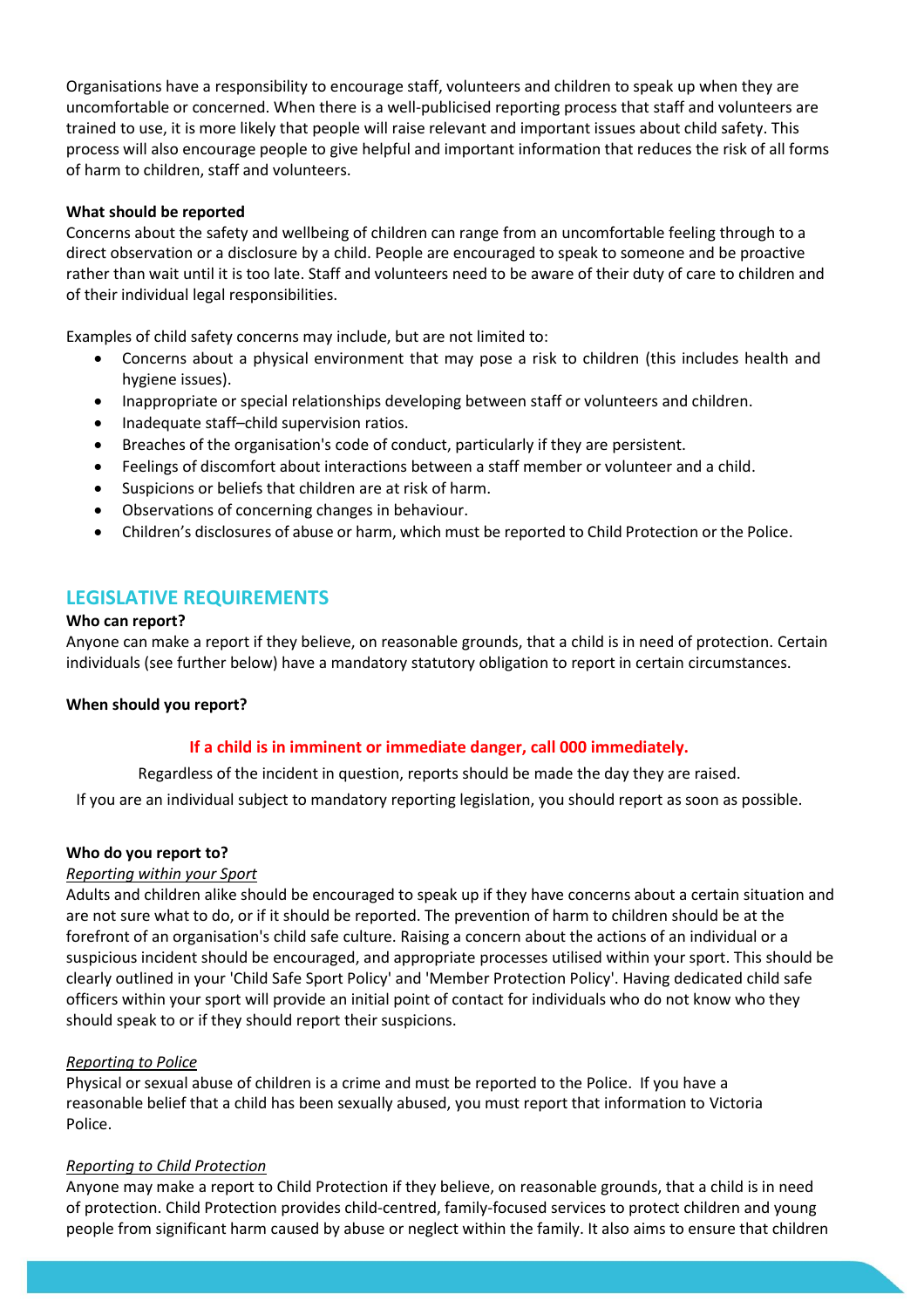and young people receive services to deal with the impact of abuse and neglect on their wellbeing and development. It is the Child Protection practitioner's job to investigate significant harm. If you suspect a case of child abuse or are mandated to report abuse, you can contact Child Protection for advice. Visit <https://services.dhhs.vic.gov.au/reporting-child-abuse> for the Child Protection contact number in your local government area.

#### **How to make a report**

The process through which to make a report should be clearly outlined in your organisations 'Child Safe Sport Policy'. It may also be found in your 'Member Protection Policy'.

# **Mandatory Reporting**

Although everyone has a moral and social responsibility to report concerns about child abuse, some individuals are legally required to make a report to Child Protection if they form a belief on reasonable grounds that a child has suffered, or is likely to suffer, significant harm as a result of physical injury or sexual abuse and the child's parents have not protected, or are unlikely to protect, the child from harm of that type.

Under the *Children, Youth and Families Act 2005* (Vic), doctors, nurses, midwives, teachers and school principals, police, youth workers, social workers and psychologists are all mandatory reporters. It is an offence (subject to a fine) if those mandatory reporters do not report to Child Protection as soon as practicable after forming the belief, and after each occasion they become aware of any further reasonable grounds for the belief, unless a defence applies.

As long as a report is made in good faith, the report is not unprofessional conduct or a breach of professional ethics and the reporter cannot be held legally liable. Confidentiality is provided for reporters in the *Children, Youth and Families Act*, and prevents the disclosure of the name or any information likely to lead to the identification of a person who has made a report in accordance with the legislation except in very specific circumstances.

[http://www.cpmanual.vic.gov.au/advice-and-protocols/advice/intake/mandatory-reporting%20](http://www.cpmanual.vic.gov.au/advice-and-protocols/advice/intake/mandatory-reporting)

# **Criminal Offences**

Your organisation needs to be aware of and responsive to the following obligations and potential criminal offences that help protect children from harm.

# *Reportable Conduct Scheme*

Victoria has a Reportable Conduct Scheme to oversee allegations of child abuse and misconduct.The Scheme outlines requirements for organisations to respond to allegations of child abuse and may apply to some sporting organisations. Sporting organisations are encouraged to visit the CCYP website for more information and to find out if it applies to them: <https://ccyp.vic.gov.au/reportable-conduct-scheme/>

# *Failure to disclose*

Any adult who forms a reasonable belief that a sexual offence has been committed by an adult against a child under 16 years of age has a mandatory obligation to report that information to police, unless they have a reasonable excuse for not disclosing, or a statutory exemption applies. Failure to disclose the information to police is a criminal offence under the *Crimes Act 1958* (Vic). A *reasonable belief* is formed if a reasonable person in the same position would have formed the belief on the same grounds.

[http://www.justice.vic.gov.au/home/safer+communities/protecting+children+and+families/failure+to+disclos](http://www.justice.vic.gov.au/home/safer+communities/protecting+children+and+families/failure+to+disclose+offence) [e+offence](http://www.justice.vic.gov.au/home/safer+communities/protecting+children+and+families/failure+to+disclose+offence)

# *Failure to protect*

The 'failure to protect' offence under the *Crimes Act* commenced on 1 July 2015 and applies to people within organisations who knew of a risk of child sexual abuse by someone in the organisation, and had the authority to reduce or remove the risk, but did not act to protect the child. Sporting organisations are specifically referenced as a type of organisation covered by the offence. A person committing the offence is liable to a maximum imprisonment of 5 years

[http://www.justice.vic.gov.au/home/safer+communities/protecting+children+and+families/failure+to+protec](http://www.justice.vic.gov.au/home/safer+communities/protecting+children+and+families/failure+to+protect+offence) [t+offence](http://www.justice.vic.gov.au/home/safer+communities/protecting+children+and+families/failure+to+protect+offence)